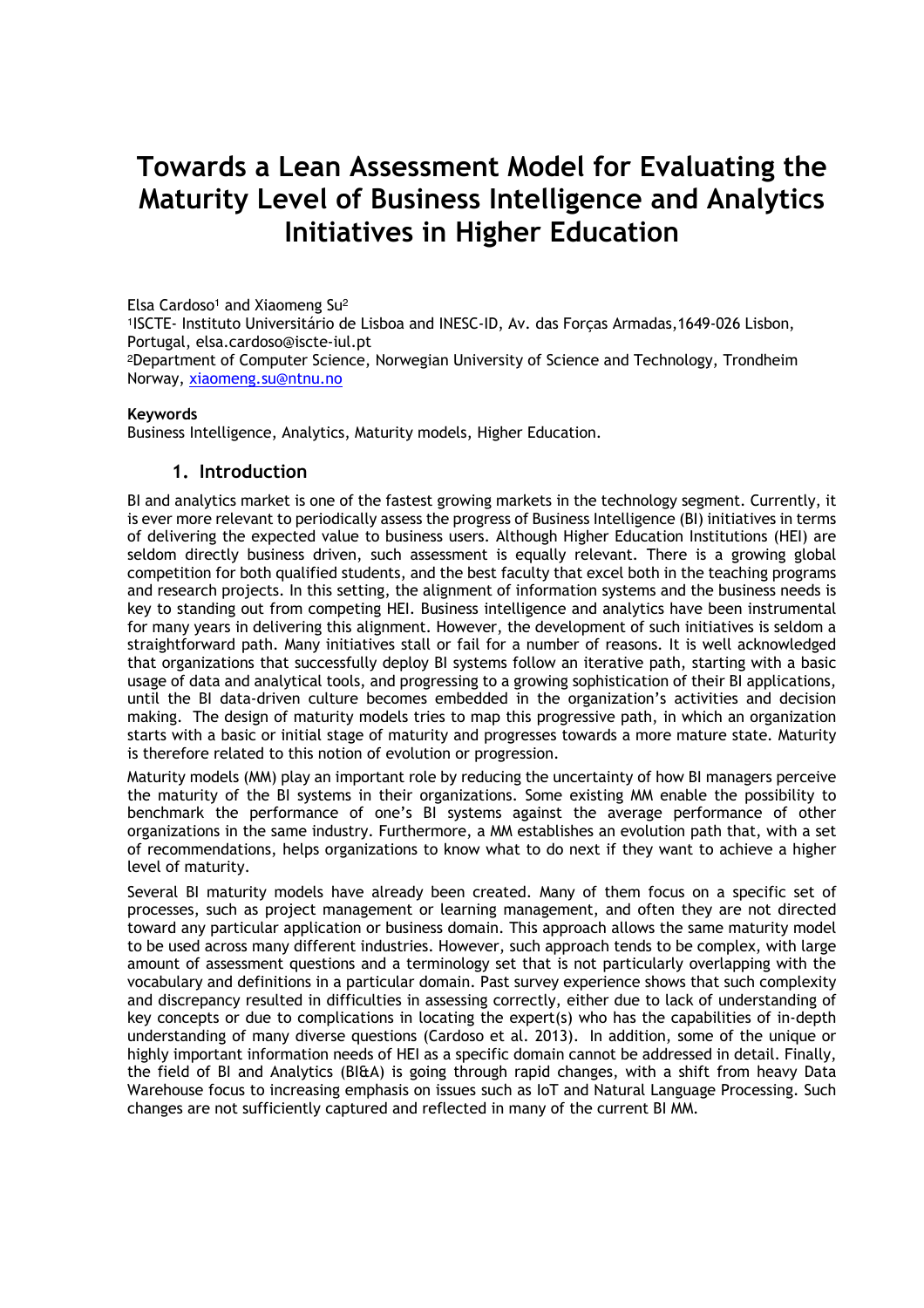In this paper, we will study the relevant BI MM in literature. Based on the literature study, we will develop a lean assessment model to be used by HEI in Europe to evaluate the maturity of their BI and analytics initiatives. This model could then be used to benchmark European universities in the context of future activities of the EUNIS BI Special Interest Group (SIG-BI).

## **2. Overview and analysis of existing BI&A maturity models**

In the literature, we find many BI maturity models that have been used for several years, some of them for almost two decades. In this paper we will critically analyze the following MM:

- Data Warehousing stages of growth (Watson et al. 2001)
- Data Warehousing process maturity (Sen et al. 2006)
- Gartner's Business Intelligence and Performance Management Framework (Hostmann et al. 2006)
- · HP Business Intelligence Maturity Model (HP 2007)
- · Capability Maturity Model for Business Intelligence (Raber et al. 2012)
- · TDWI Maturity Model (TDWI Research 2012)
- · TDWI Analytics Maturity Model (Halper and Stodder 2014)
- · TDWI Modern Data Warehousing Maturity Model (Halper 2018)
- · Institutional Intelligence White Book Maturity Model (OCU 2013)

The above listed models can be applied to any industry, except the last one OCU, which has been developed specifically for the Higher Education sector. This model, which is a lean assessment with nine questions across nine dimensions, has been used by the HEDW (Higher Education Data Warehouse) community in the United States to benchmark the maturity of DW/BI systems. These models have been selected in accordance to the following criteria: credibility of the proponent and availability of documentation.

In this paper, we will analyze these models by comparing key properties of MM: dimensions, levels, principle of maturity (continuous or staged) and assessment type (qualitative or quantitative). The goal is to develop a lean assessment model to be used by HEI in Europe to evaluate the maturity of their BI and analytics initiatives. This model could then be used to benchmark European universities in the context of future activities of the EUNIS BI Special Interest Group (SIG-BI).

This exercise will also take into account the findings from an initial assessment of the maturity of BI initiatives in European HEI, developed in 2013 using an adaptation of the 2012 The Data Warehouse Institute (TDWI) BI maturity model (Cardoso et al. 2013). This model contains 40 questions across eight dimensions: Scope, Sponsorship, Funding, Value, Architecture, Data, Development, and Delivery. As common in a MM, the user adoption curve is divided into stages, in this case, five: nonexistent, preliminary, repeatable, managed, and optimized (see Figure 1).

In 2014, TDWI proposed a new MM for analytics, acknowledging the fact that many organizations had moved forward from traditional BI systems, and were now implementing advanced analytics projects and that self-service BI became accessible to many more users. Advanced analytics projects include for instance, text analytics, real-time analytics, and big data analytics to deal with machine data and the Internet of Things (IoT). More recently, in 2018, TDWI issued a new interactive benchmark assessment called the Modern DW Maturity Model (Halper 2018). This model uses 50 questions across five categories: Data Diversity, Infrastructure Agility, Analytics Support, Sharing and Collaboration, and Security and Governance.



Figure 1: TDWI BI Maturity Model (TDWI Research 2012)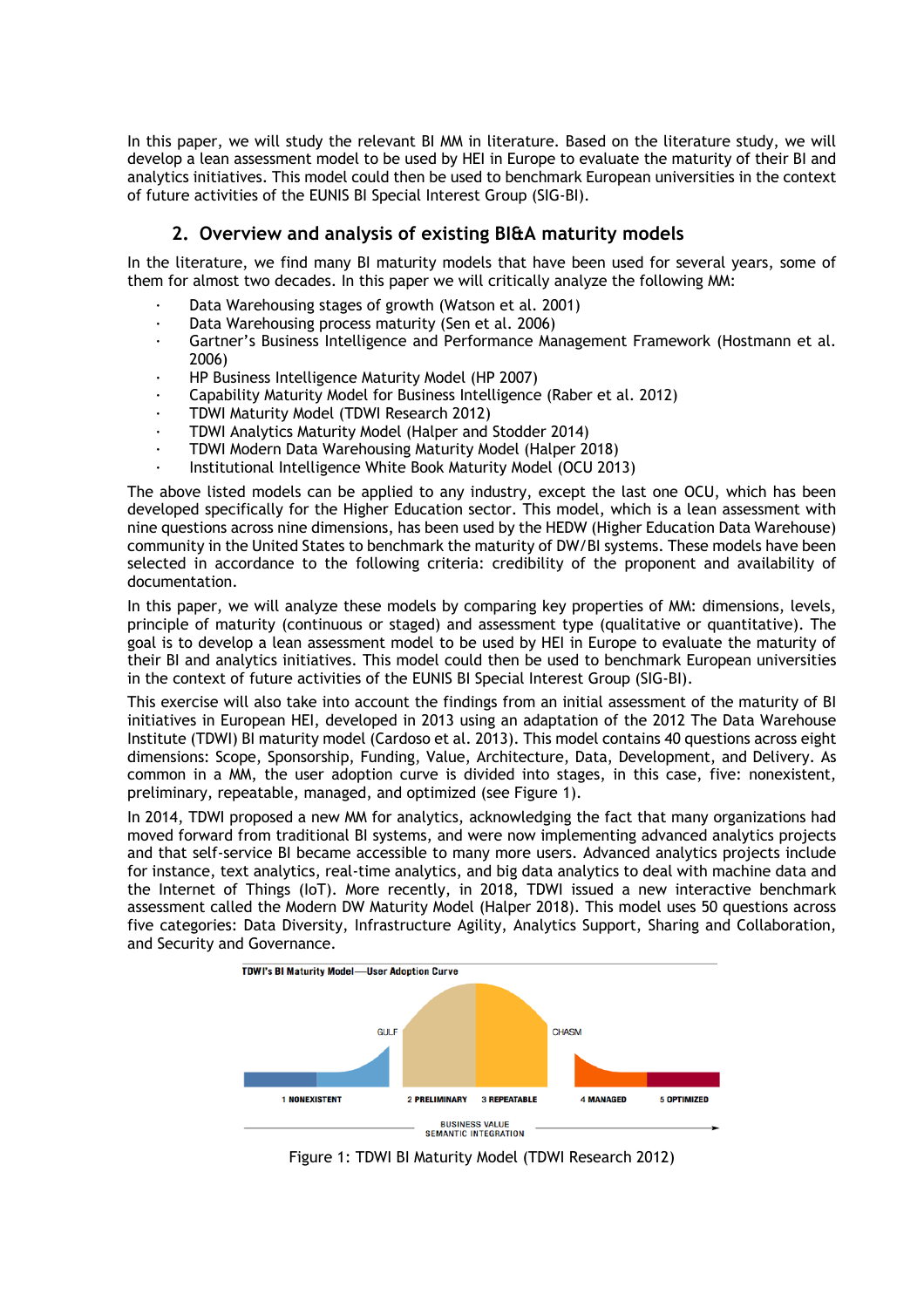#### **3. Summary**

This paper aims to propose a lean and yet adequate maturity model that can be used by HEI to benchmark the maturity of their BI and analytics systems. Given the current volume and variety of data that is currently generated and available for analysis, HEI are also starting to move forward from the traditional DW/BI architectures. For instance, it is now possible to analyze how students are interacting and using the campus facilities and IT systems. Hence, a revised MM for BI and analytics needs to be developed. As a starting point we will use the TDWI models and adapt the questionnaire to the context of Higher Education, following a similar approach that has already been used in the 2013 EUNIS BI maturity survey.

### **4. REFERENCES**

Cardoso, E., Alcolea, J.J., Rieger, B., Schulze, S., Rivera, M., Leone, A., Brighi, E. (2013) Evaluation of the maturity level of BI initiatives in European Higher Education Institutions: initial report from the BI Task Force @EUNIS. In 19th Int. Conf. EUNIS 2013, Riga, Latvia, June 2013

Halper, F. (2018) TDWI Modern Data Warehousing Maturity Model Guide. Interpreting your assessment score. TDWI Research. Retrieved March 1, 2019, from: https://cloud.google.com/blog/products/dataanalytics/how-modern-your-data-warehouse-take-our-new-maturity-assessment-find-out

Halper, F., and Stodder, D. (2014) TDWI Analytics Maturity Model Guide. Interpreting your assessment score. TDWI Research. Retrieved March 1, 2019, from: http://tdwi.org/AMM

Hostmann, B., Rayner, N., and Friedman, T. (2006) Gartner's Business Intelligence and Performance Management Framework. Gartner, Stamford, CT.

HP (2007) The HP Business Intelligence Maturity Model: Describing the BI journey. Hewlett- Packard Development Company, LP.

OCU (2013) Alcolea, J. J. (eds) White book of Institutional Intelligence. Office for University Cooperation, Madrid, Spain.

Raber, D., Winter, R. and Wortmann, F. (2012) Using Quantitative Analyses to Construct a Capability Maturity Model for Business Intelligence. 45th Hawaii Int. Conf. on System Science (HICSS), pp. 4219– 4228.

Sen, A., Sinha, A. P. and Ramamurthy, K. (2006) Data warehousing process maturity: an exploratory study of factors influencing user perceptions. IEEE Transactions on Engineering Management, 53 (3), pp. 440–455.

TDWI Research (2012) TDWI Benchmark Guide. Interpreting Benchmark Scores using TDWI's Maturity Model.

Watson, H., Ariyachandra, T., Matyska Jr, R. (2001) Data warehousing stages of growth. Information Systems Management, 18 (3), pp. 42–50.